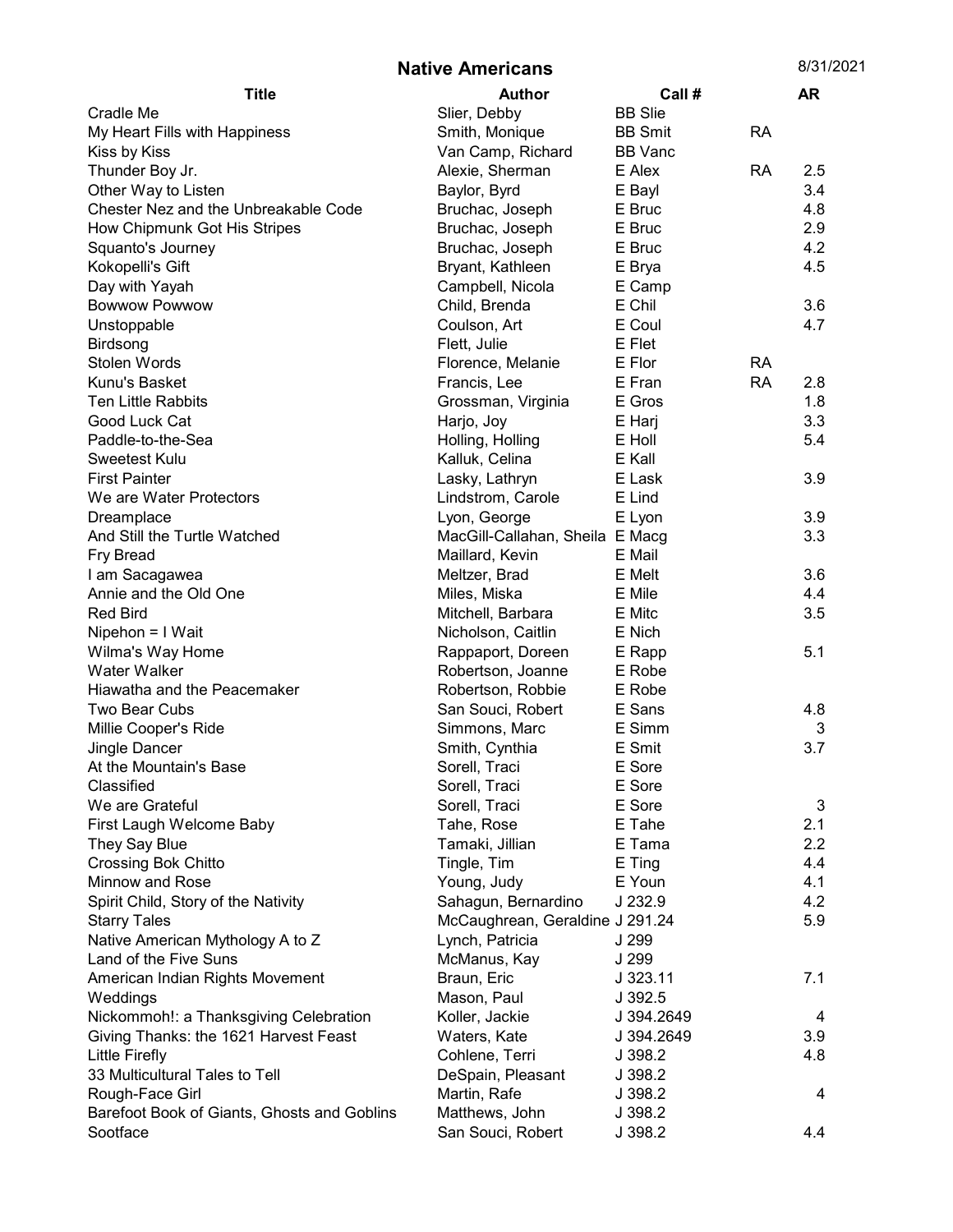| <b>Native Americans</b>                                            |                   |            |           | 8/31/2021 |
|--------------------------------------------------------------------|-------------------|------------|-----------|-----------|
| <b>Title</b>                                                       | <b>Author</b>     | Call #     |           | <b>AR</b> |
| <b>When Turtle Grew Feathers</b>                                   | Tingle, Tim       | J 398.2    |           | 2.8       |
| Mightier Than the Sword                                            | Yolen, Jane       | J 398.2    |           | 5         |
| <b>Turkey Girl</b>                                                 | Pollock, Penny    | J 398.2    |           | 4.8       |
| Spider Spins a Story                                               | Annesley, Robert  | J 398.2089 |           | 5.7       |
| Where the Buffaloes Begin                                          | Baker, Olaf       | J 398.2089 |           | 5.7       |
| <b>Traditional Stories of the California Nations</b>               | Bell, Samantha    | J 398.2089 |           |           |
| <b>Traditional Stories of the Southwest Nations</b>                | Bell, Samantha    | J 398.2089 |           |           |
| Monster Slayer                                                     | Browne, Vee       | J 398.2089 |           |           |
| <b>Rabbit's Snow Dance</b>                                         | Bruchac, James    | J 398.2089 | <b>RA</b> | 2.7       |
| Between Earth and Sky                                              | Bruchac, Joseph   | J 398.2089 |           | 4.8       |
| Boy who Lived with the Bears, and Other Iroqouis (Bruchac, Joseph  |                   | J 398.2089 |           | 4.4       |
| Story of the Milky Way                                             | Bruchac, Joseph   | J 398.2089 |           | 3.8       |
| Give-Away                                                          | Buckley, Ray      | J 398.2089 |           |           |
| Yonder Mountain                                                    | Bushyhead, Robert | J 398.2089 |           | 3.8       |
| <b>Clamshell Boy</b>                                               | Cohlene, Terri    | J 398.2089 |           | 4.2       |
| Dancing Drum                                                       | Cohlene, Terri    | J 398.2089 |           | 4.8       |
| Ka-ha-si and the Loon                                              | Cohlene, Terri    | J 398.2089 |           | 4.4       |
| <b>Turquoise Boy</b>                                               | Cohlene, Terri    | J 398.2089 |           | 4.9       |
| Legend of the Bluebonnet                                           | DePaola, Tomie    | J 398.2089 |           | 4.2       |
| Legend of the Indian Paintbrush                                    | DePaola, Tomie    | J 398.2089 |           | 4.4       |
| Shaman and the Water Serpent                                       | Dewey, Jennifer   | J 398.2089 |           |           |
| <b>Buffalo Woman</b>                                               | Goble, Paul       | J 398.2089 |           | 4.1       |
| Dream Wolf                                                         | Goble, Paul       | J 398.2089 |           | 3.2       |
| Gift of the Sacred Dog                                             | Goble, Paul       | J 398.2089 |           | 4.2       |
| Girl Who Loved Wild Horses                                         | Goble, Paul       | J 398.2089 |           | 4.1       |
| Her Seven Brothers                                                 | Goble, Paul       | J 398.2089 |           | 4.3       |
| Iktomi and the Berries                                             | Goble, Paul       | J 398.2089 |           |           |
| Iktomi and the Boulder                                             | Goble, Paul       | J 398.2089 |           | 3.3       |
| Iktomi and the Buffalo Skull                                       | Goble, Paul       | J 398.2089 |           | 3         |
| Iktomi and the Buzzard                                             | Goble, Paul       | J 398.2089 |           | 3.1       |
| Iktomi and the Coyote                                              | Goble, Paul       | J 398.2089 |           | 3.1       |
| Iktomi Loses His Eyes                                              | Goble, Paul       | J 398.2089 |           | 3.1       |
| Legend of the White Buffalo Woman                                  | Goble, Paul       | J 398.2089 |           | 4.6       |
| Lost Children                                                      | Goble, Paul       | J 398.2089 |           | 3.5       |
| Love Flute                                                         | Goble, Paul       | J 398.2089 |           | 4         |
| Storm Maker's Tipi                                                 | Goble, Paul       | J 398.2089 |           | 4.6       |
| Coyote and the Fire Stick                                          | Goldin, Barbara   | J 398.2089 |           | 3.9       |
| Boy Who Made Dragonfly                                             | Hillerman, Tony   | J 398.2089 |           | 6         |
| Grandmother Spider Brings the Sun                                  | Keams, Geri       | J 398.2089 |           | 3.8       |
| <b>Frog Girl</b>                                                   | Lewis, Paul Owen  | J 398.2089 |           | 2.9       |
| Storm Boy                                                          | Lewis, Paul Owen  | J 398.2089 |           | 3.8       |
| <b>Bluebonnet Girl</b>                                             | Lind, Michael     | J 398.2089 |           | 4.2       |
| <b>Fire Race</b>                                                   | London, Jonathan  | J 398.2089 |           | 4         |
| Arrow to the Sun                                                   | McDermott, Gerald | J 398.2089 |           | 2.7       |
| Jabuti the Tortoise                                                | McDermott, Gerald | J 398.2089 |           | 3.8       |
| <b>Monkey People</b>                                               | Metaxas, Eric     | J 398.2089 |           | 6.1       |
| Traditional Stories of the Great Basin and Plateau   Mooney, Carla |                   | J 398.2089 |           |           |
| <b>Traditional Stories of the Southeast Nations</b>                | Mooney, Carla     | J 398.2089 |           |           |
| <b>Traditional Stories of the Plains Nations</b>                   | Powell, Marie     | J 398.2089 |           |           |
| Coyote Makes Man                                                   | Sage, James       | J 398.2089 |           |           |
| Story of Jumping Mouse                                             | Steptoe, John     | J 398.2089 |           | 3.8       |
| <b>Baby Rattlesnake</b>                                            | Te Ata            | J 398.2089 |           | 3         |
| <b>Traditional Stories of the Northeast Nations</b>                | Yasuda, Anita     | J 398.2089 |           |           |
| On the Shoulder of a Giant                                         | Christopher, Neil | J 398.2097 |           |           |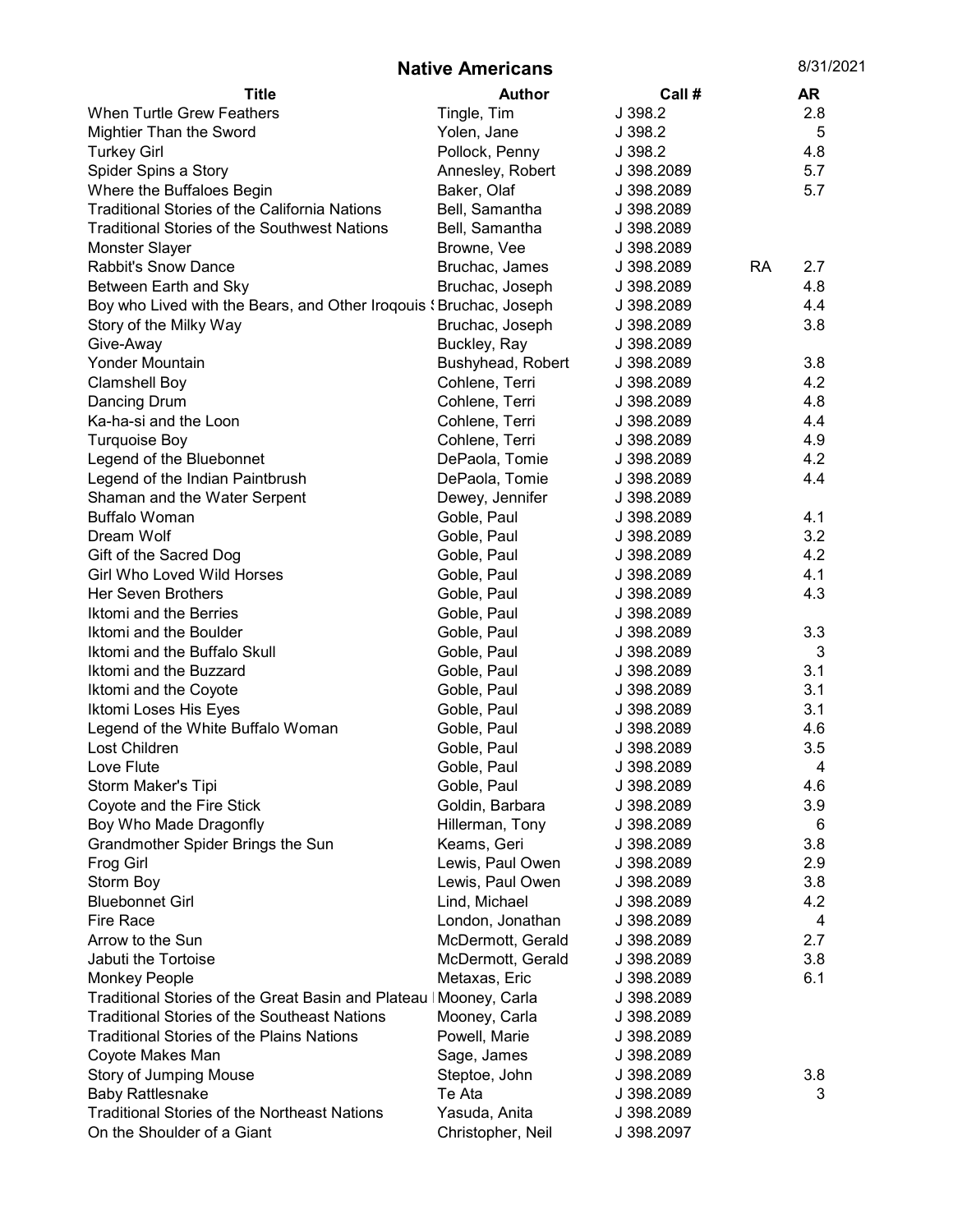| <b>Native Americans</b>                                                  |                      | 8/31/2021  |     |
|--------------------------------------------------------------------------|----------------------|------------|-----|
| <b>Title</b>                                                             | <b>Author</b>        | Call #     | AR  |
| Coyote                                                                   | McDermott, Gerald    | J 398.2097 | 2.6 |
| Raven                                                                    | McDermott, Gerald    | J 398.2097 | 2.5 |
| Spirits, Fairies and Merpeople                                           | Taylor, C.J.         | J 398.4    |     |
| <b>Buffalo</b>                                                           | Perry, Phyllis       | J 599.643  | 5.6 |
| Josefina's Cookbook                                                      | England, Tamara      | J641.5     |     |
| Food and Recipes of the Pilgrims                                         | Erdosh, George       | J641.5     | 4.8 |
| When Clay Sings                                                          | Baylor, Byrd         | J 738      | 4.3 |
| <b>Native Crafts</b>                                                     | Trottier, Maxine     | J 745.5    |     |
| Cowboy Up                                                                | Flood, Nancy Bo      | J 791.8    | 4.8 |
| World's Most Glorious and Notorious Rulers and HO'Sullivan, Joanne       |                      | J 929.7    |     |
| Who Was First?                                                           | Freedman, Russell    | J 970      | 8.6 |
| D is for Drum                                                            | Shoulders, Debbie    | J 970      | 7.1 |
| Seven Wonders of Ancient North America                                   | Woods, Michael       | J 970      | 6.7 |
| Timeline History of Early American Indian Peoples Gimpel, Diane Marczely |                      | J 970.004  | 6.9 |
| Native Americans: a Visual Exploration                                   | Paleja, S.N.         | J 970.004  |     |
| Apache Resistance                                                        | Dell, Pamela         | J 970.1    | 5.8 |
| <b>Last Battle</b>                                                       | Dell, Pamela         | J 970.1    | 5.9 |
| Dfeending the Land                                                       | Higgins, Nadia       | J 970.1    |     |
| Last Stand                                                               | Higgins, Nadia       | J 970.1    |     |
| Visual Dictionary of Native Communities                                  | Kalman, Bobbie       | J 970.1    | 5.2 |
| <b>Forced Removal</b>                                                    | Schwartz, Heather    | J 970.1    |     |
| Seeking Freedom                                                          | Schwartz, Heather    | J 970.1    | 5.9 |
| Sitting Bull: Sioux Warrior Chief                                        | Hayhurst, Chris      | J 970.1    | 4.1 |
| Algonquin                                                                | Gaines, Richard      | J 970.3    | 4.5 |
| Algonquin                                                                | Rosinsky, Natalie    | J 970.3    | 5   |
| California Indians                                                       | Sonneborn, Liz       | J 970.3    | 5.6 |
| Cree                                                                     | Bjorklund, Ruth      | J 970.31   |     |
| Hopi                                                                     | Bjorklund, Ruth      | J 970.31   |     |
| Navajo                                                                   | Bowman, Donna Janell | J 970.31   | 5.6 |
| Sioux                                                                    | Bowman, Donna Janell | J 970.31   | 5.5 |
| Navajo Long Walk                                                         | Bruchac, Joseph      | J 970.31   | 7.1 |
| Arapaho                                                                  | Burgan, Michael      | J 970.31   |     |
| Lakota                                                                   | Burgan, Michael      | J 970.31   |     |
| Apache                                                                   | Casey, Carolyn       | J 970.31   | 5.7 |
| Zuni                                                                     | Cunningham, Kevin    | J 970.31   | 5.6 |
| Cheyenne                                                                 | De Capua, Sarah      | J 970.31   | 5.7 |
| Choctaw                                                                  | De Capua, Sarah      | J 970.31   |     |
| Comanche                                                                 | De Capua, Sarah      | J 970.31   | 6.1 |
| Shawnee                                                                  | DeCapua, Sarah       | J 970.31   | 6   |
| Shoshone                                                                 | DeCapua, Sarah       | J 970.31   | 6.3 |
| Wampanoag                                                                | Dell, Pamela         | J 970.31   |     |
| Timucua                                                                  | Dolbear, Emily       | J 970.31   | 5.2 |
| Apache History and Culture                                               | Dwyer, Helen         | J 970.31   | 7.6 |
| <b>Blackfoot History and Culture</b>                                     | Dwyer, Helen         | J 970.31   | 8   |
| Cherokee History and Culture                                             | Dwyer, Helen         | J 970.31   | 7.8 |
| Cheyenne History and Culture                                             | Dwyer, Helen         | J 970.31   | 7.8 |
| Comanche History and Culture                                             | Dwyer, Helen         | J 970.31   | 7.8 |
| Cree History and Culture                                                 | Dwyer, Helen         | J 970.31   | 7.7 |
| Hopi History and Culture                                                 | Dwyer, Helen         | J 970.31   | 8   |
| Inuit History and Culture                                                | Dwyer, Helen         | J 970.31   | 7.1 |
| Mohawk History and Culture                                               | Dwyer, Helen         | J 970.31   | 7.7 |
| Navajo History and Culture                                               | Dwyer, Helen         | J 970.31   | 7.8 |
| Nez Perce History and Culture                                            | Dwyer, Helen         | J 970.31   | 7.7 |
| Ojibwe History and Culture                                               | Dwyer, Helen         | J 970.31   | 7.8 |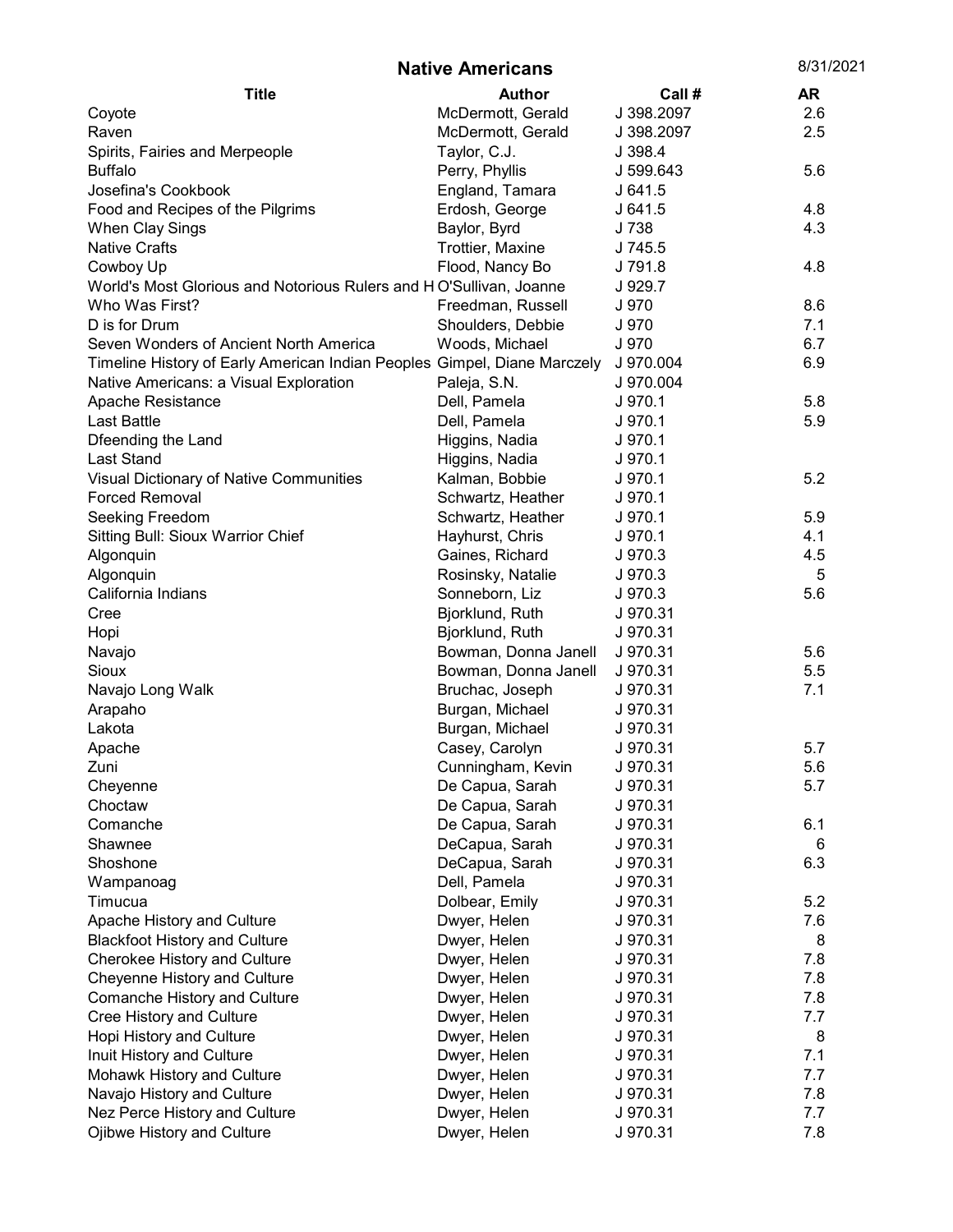Native Americans 8/31/2021

| <b>Title</b>                               | <b>Author</b>                     | Call #    | AR  |
|--------------------------------------------|-----------------------------------|-----------|-----|
| Oneida History and Culture                 | Dwyer, Helen                      | J 970.31  | 7.7 |
| Seminole History and Culture               | Dwyer, Helen                      | J 970.31  | 7.9 |
| Shoshone History and Culture               | Dwyer, Helen                      | J 970.31  | 7.9 |
| Sioux History and Culture                  | Dwyer, Helen                      | J 970.31  | 7.8 |
| Navajo Year, Walk Through Many Seasons     | Flood, Nancy Bo                   | J 970.31  | 3.4 |
| Apache                                     | Gaines, Richard                   | J 970.31  | 4.6 |
| Blackfoot                                  | Gray-Kanatiiosh, Barbara J 970.31 |           | 4.8 |
| Caddo                                      | Gray-Kanatiiosh, Barbara J 970.31 |           | 4.6 |
| Cahuilla                                   | Gray-Kanatiiosh, Barbara J 970.31 |           | 5.1 |
| Chickasaw                                  | Gray-Kanatiiosh, Barbara J 970.31 |           | 4.7 |
| Gabrielino                                 | Gray-Kanatiiosh, Barbara J 970.31 |           | 4.6 |
| Kiowa                                      | Gray-Kanatiiosh, Barbara J 970.31 |           | 5   |
| Kumeyaay                                   | Gray-Kanatiiosh, Barbara J 970.31 |           | 4.9 |
| Ojibwe                                     | Halvorson, Alesha                 | J 970.31  |     |
| Chumash                                    | Hicks, Terry                      | J 970.31  | 6.6 |
| Ituko: an Inuit Child                      | Ituko                             | J 970.31  | 4.2 |
| Haida                                      | King, David                       | J 970.31  | 6.6 |
| Huron                                      | King, David                       | J 970.31  | 6.6 |
| Inuit                                      | King, David                       | J 970.31  | 6.5 |
| Navajo                                     | King, David                       | J 970.31  | 6   |
| Nez Perce                                  | King, David                       | J 970.31  | 6.5 |
| Ojibwe                                     | King, David                       | J 970.31  | 6.6 |
| Comanche                                   | Libal, Joyce                      | J 970.31  | 8.5 |
| <b>Blackfeet</b>                           | Press, Petra                      | J 970.31  | 4.1 |
| Cherokee                                   | Press, Petra                      | J 970.31  | 4   |
| Cheyenne                                   | Press, Petra                      | J 970.31  | 4.6 |
| Hopi                                       | Rosinsky, Natalie                 | J 970.31  | 5   |
| Navajo                                     | Rosinsky, Natalie                 | J 970.31  | 5.3 |
| Potawatomi                                 | Sanna, Ellyn                      | J 970.31  | 8.4 |
| Chumash                                    | Smith-Llera, Danielle             | J 970.31  |     |
| Creek                                      | Smith-Llera, Danielle             | J 970.31  |     |
| Iroquois                                   | Smith-Llera, Danielle             | J 970.31  | 5.6 |
| Powhatan                                   | Smith-Llera, Danielle             | J 970.31  |     |
| Osage                                      | Stewart, Philip                   | J 970.31  | 8.8 |
| <b>Creek History and Culture</b>           | Stone, Amy                        | J 970.31  | 7.6 |
| Native Peoples of the Great Basin          | Goddu, Krystyna                   | J 970.4   |     |
| Native Peoples of the Northwest            | Goddu, Krystyna                   | J 970.4   |     |
| Native Peoples of the Plateau              | Goddu, Krystyna                   | J 970.4   |     |
| Native Peoples of the Arctic               | Kallen, Stuart                    | J 970.4   |     |
| Native Peoples of the Subarctic            | Kallen, Stuart                    | J 970.4   |     |
| Native Peoples of California               | Lowery, Linda                     | J 970.4   |     |
| Native Peoples of the Plains               | Lowery, Linda                     | J 970.4   |     |
| Native Peoples of the Southeast            | Lowery, Linda                     | J 970.4   |     |
| Native Peoples of the Southwest            | Lowery, Linda                     | J 970.4   |     |
| Native Peoples of the Northeast            | Sonneborn, Liz                    | J 970.4   |     |
| California People                          | Thompson, Linda                   | J 970.4   | 6.8 |
| People of the Great Basin                  | Thompson, Linda                   | J 970.4   | 6.8 |
| People of the Northeast Woodlands          | Thompson, Linda                   | J 970.4   | 7.6 |
| People of the Plains and Prairies          | Thompson, Linda                   | J 970.4   | 7.7 |
| People of the Plateau                      | Thompson, Linda                   | J 970.4   | 7.1 |
| People of the Southeast Woodlands          | Thompson, Linda                   | J 970.4   | 7   |
| <b>Arctic Peoples</b>                      | Doak, Robin                       | J 971.9   | 6.1 |
| You Wouldn't Want to be an Aztec Sacrifice | Macdonald, Fiona                  | J 972     | 5.3 |
| <b>Angry Aztecs</b>                        | Deary, Terry                      | J 972.018 |     |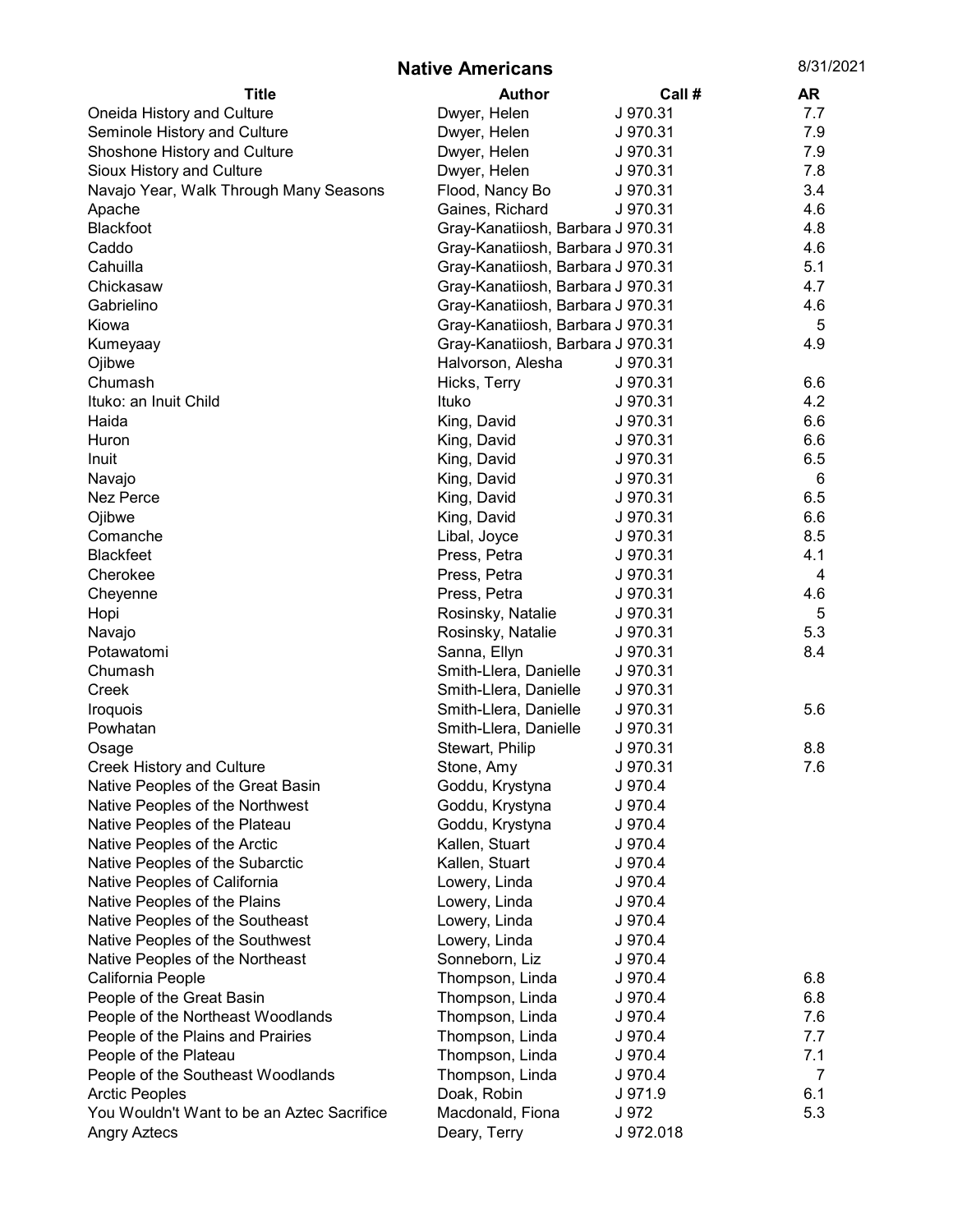## Native Americans 8/31/2021

| <b>Title</b>                                                       | <b>Author</b>                    | Call#                            | AR         |
|--------------------------------------------------------------------|----------------------------------|----------------------------------|------------|
| Tapenum's Day                                                      | Waters, Kate                     | J 974.4                          | 4.6        |
| Seven Wonders of Ancient Central & South Americ Woods, Michael     |                                  | J 980                            | 6.8        |
| Incredible Incas                                                   | Deary, Terry                     | J 985                            |            |
| Inca Ruins of Machu Picchu                                         | Silate, Jennifer                 | J 985                            | 7.2        |
| Christopher Columbus: New World Explorer or For Gunderson, Jessica |                                  | J B Columbus                     | 4.9        |
| Francisco Coronado                                                 | Nardo, Don                       | J B Coronado                     | 7.2        |
| Andrew Jackson: Heroic Leader or Cold-Hearted F Yomtov, Nel        |                                  | J B Jackson                      | 5.1        |
| Cynthia Ann Parker, Comanche Captive                               | Egan, Tracie                     | J B Parker                       | 4          |
| Pocahontas                                                         | Sullivan, George                 | J B Pocahontas                   | 5.1        |
| Picture Book of Sacagawea                                          | Adler, David                     | J B Sacagawea                    | 5          |
| Sacagawea                                                          | Erdrich, Lise                    | J B Sacagawea                    | 5          |
| Who Was Sacagawea?                                                 | Fradin, Judith                   | J B Sacagawea                    | 4.4        |
| Sacagewea: Guide for the Lewis and Clark Expedit Marcovitz, Hal    |                                  | J B Sacagawea                    | 7.1        |
| Who Was Sitting Bull?                                              | Spinner, Stephanie               | J B Sitting Bull                 | 5.7        |
| Who Is Maria Tallchief                                             | Gourley, Catherine               | J B Tallchief                    | 5.1        |
| <b>Buffalo Before Breakfast</b>                                    | Osborne, Mary                    | J Fantasy Osbo 18                | 3.3        |
| Kaya and the River Girl                                            | Shaw, Janet                      | J History Amer Kaya              | 5          |
| <b>Silent Stranger</b>                                             | Shaw, Janet                      | J History Amer Kaya              | 5.5        |
| Meet Kaya                                                          | Shaw, Janet Beeler               | J History Amer Kaya 1            | 4.2        |
| Kaya's Escape                                                      | Shaw, Janet Beeler               | J History Amer Kaya 2            | 4.7        |
| Kaya's Hero                                                        | Shaw, Janet Beeler               | J History Amer Kaya 3            | 4.9        |
| Kaya and Lone Dog                                                  | Shaw, Janet Beeler               | J History Amer Kaya 4            | 4.8        |
| Kaya Shows the Way                                                 | Shaw, Janet Beeler               | J History Amer Kaya 5            | 4.6        |
| Changes for Kaya                                                   | Shaw, Janet Beeler               | J History Amer Kaya 6            | 5.3        |
| Kirsten on the Trail                                               | Shaw, Janet Beeler               | J History Amer Kirs              | 4          |
| Code Talker                                                        | Bruchac, Joseph                  | J History Bruc                   | 6.4        |
| Geronimo                                                           | Bruchac, Joseph                  | J History Bruc                   | 5.8        |
| Courage of Sarah Noble                                             | Dalgliesh, Alice                 | J History Dalg                   | 3.9        |
| Anacaona, Golden Flower                                            | Danticat, Edwidge                | J History Dant                   | 6.5        |
| <b>Turtle Clan Journey</b>                                         | Durrant, Lynda                   | J History Durr 2                 | 4.3        |
| Return to Hawk's Hill                                              | Eckert, Allan W                  | J History Ecke                   | 7.4        |
| Mary and the Trail of Tears                                        | Rogers, Andrea                   | J History Girl                   | 4          |
| Ledgerbook of Thomas Blue Eagle                                    | Grutman, Jewel                   | J History Grut                   | 4.6        |
| Our Strange New Land                                               | Hermes, Patricia                 | J History Herm                   | 3.2        |
| Island of the Blue Dolphins                                        | O'Dell, Scott                    | J History Odel                   | 5.4        |
| Sing Down the Moon                                                 | O'Dell, Scott                    | J History Odel                   | 4.9        |
| Zia                                                                | O'Dell, Scott                    | J History Odel                   | 5.1        |
| Mr. Tucket                                                         | Paulsen, Gary                    | J History Paul Tuck 1            | 5          |
| Horsecatcher                                                       | Sandoz, Maria                    | J History Sand                   | 6.8        |
| Weetamoo: Heart of the Pocassets<br>Sign of the Beaver             | Smith, Patricia                  | J History Smit<br>J History Spea | 5.8        |
| Girl Who Chased Away Sorrow                                        | Speare, Elizabeth<br>Turner, Ann | J History Turn                   | 4.9<br>5.1 |
| Kachina Doll Mystery                                               | Keene, Carolyn                   | J Mystery Keen 62                | 5.6        |
| Mandie and the Dangerous Imposters                                 | Leppard, Lois                    | J Mystery Lepp 23                | 5.1        |
| Guide for Using the Indian in the Cupboard in the CPhilip, Denny   |                                  | J Pro 813.54                     |            |
| <b>Native Americans</b>                                            | Kavin, Kim                       | J Pro 970                        |            |
| <b>History Pockets: Native Americans</b>                           | Lowther, Karen                   | J Pro 970                        |            |
| <b>Native Americans</b>                                            | Rubins, Diane                    | J Pro 970.3                      |            |
| Mayans, Aztecs, Incas: Thematic Unit                               | Larsen, Linda                    | J Pro 972.01                     |            |
| Inca                                                               | Kovacs, Lawrence                 | J Pro 985                        |            |
| I Can Make This Promise                                            | Day, Christine                   | J Reality Day                    |            |
| Julie                                                              | George, Jean                     | J Reality Geor                   | 5          |
| In the Footsteps of Crazy Horse                                    | Marshall, Joseph                 | J Reality Mars                   | 4.7        |
| Black Star, Bright Dawn                                            | O'Dell, Scott                    | J Reality Odel                   | 4.3        |